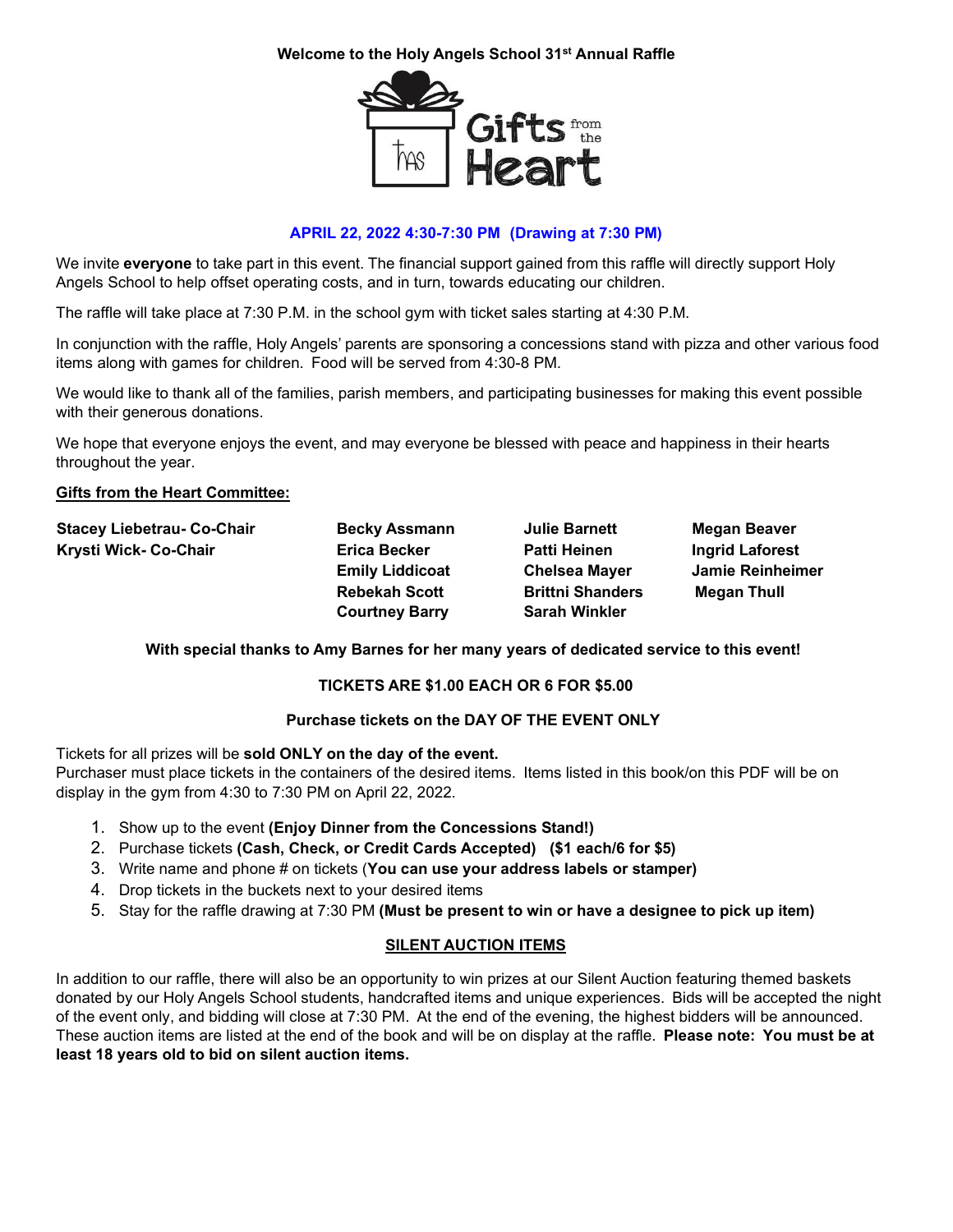#### **HOW TO CLAIM PRIZES**

Items on display, gift certificates, and cash prizes will be given to the winners present or their assigned designee. The value of each donated item will be guaranteed by Holy Angels School. **Unless otherwise specified, services offered must be used within one year.**

#### **NEW THIS YEAR 50/50 Raffle**

**Purchase Tickets at the 50/50 booth or from our walking ticket salespeople!** Thanks to **State Bank of Newburg** for a matching donation to what we raise from the 50/50 raffle.

# **EVENT PRIZES**

**Special Thanks to:** Gruber Tool & Die, Brian & Christine Glaszcz, The Thielman Family, Jerry & Jackie Henderleiter for donating cash to assist in completing prize packages as well as for event expenses.

# **Purchase tickets on the DAY OF THE EVENT ONLY**

#### *\$1.00 per ticket or 6 for \$5.00*

**\*\*\*\*\*\*\*\*\*\*\*\*\*\*\*\*\*\*\*\*\*\*\*\*\*\*\*\*\*\*\*\*\*\*\*\*\*\*\*\*\*\*\*\*\*\*\*\*\*\*\*\*\*\*\*\*\*\*\*\*\*\*\*\*\*\*\*\*\*\*\*\*\*\*\*\*\*\*\*\*\*\*\*\*\*\*\*\*\*\*\*\*\*\*\*\*\*\*\*\*\*\*\*\*\*\*\*\*\*\*\*\*\*\*\*\*\*\*\*\*\*\*\*\*\*\*\*\*\*\*\*\*\*\*\*\*\*\*\*\***

#### **1. \$400 CASH**

Cash prize donation to Gifts of the Heart donated by a large group of Parish Members

#### **2. \$250 Tuition Credit**

Herb & Suzanne Tennies Todd & Lisa Tennies Family Terry & Peg Tennies Family David Tennies & Family **Gary & Tricia Held Family** 

# **3. Colorado Condo Getaway – Treehouse Condominiums in the Rocky Mountains Value: \$800**

Stay for up to 3 nights in the Rocky Mountains! Our Summit Condo is located in Silverthorne, Colorado, which is 75 miles west of Denver. We have a beautiful view, accommodations for 8 happy adults/kiddos. We offer a 2 bedroom + loft with a view of Buffalo Ridge Mountain. As a former Holy Angels student and teacher, Nick Chesak and his wife would like to offer 3 nights stay! We will work together to determine the best dates for you and your family! **Must be used now until November 15, 2022.** [www.facebook.com/groups/oursummitcondo](http://www.facebook.com/groups/oursummitcondo) [www.OurSummitCondo.com](http://www.oursummitcondo.com/)

Mr. & Mrs. Nick Chesak

## **ELECTRONICS**

## **4. Samsung Crystal UHD 65" TV CHALL ASSESS AND RESPONDENT VALUE: \$650**

Anonymous

## **5. iPad – 64 GB 9th Gen. + Apple \$25 Gift Card** Value: \$335

The Cegielski Family, The Daute Family, The Gundrum Family, The Faehling Family, The Friemel Family, The Heinen Family, The Held Family, The Hertel Family, The Hesse Family, The Hubbard Family, The Kohnen Family, The LaForest Family, The Lieffring Family, The Reichenberger Family, The Steier Family, The Taylor Family, The Walter Family, The Winkler Family, The Zier Family

## **6. Nintendo Switch** Value: \$320

The Cegielski Family, The Held Family, The Zywicki Family, The Matt Sternig Family, The Winkler Family, The Heinen Family, The Georgeson Family, and The Hubbard Family

**7. AirPods Pro** Value: \$200

The Steinmetz Family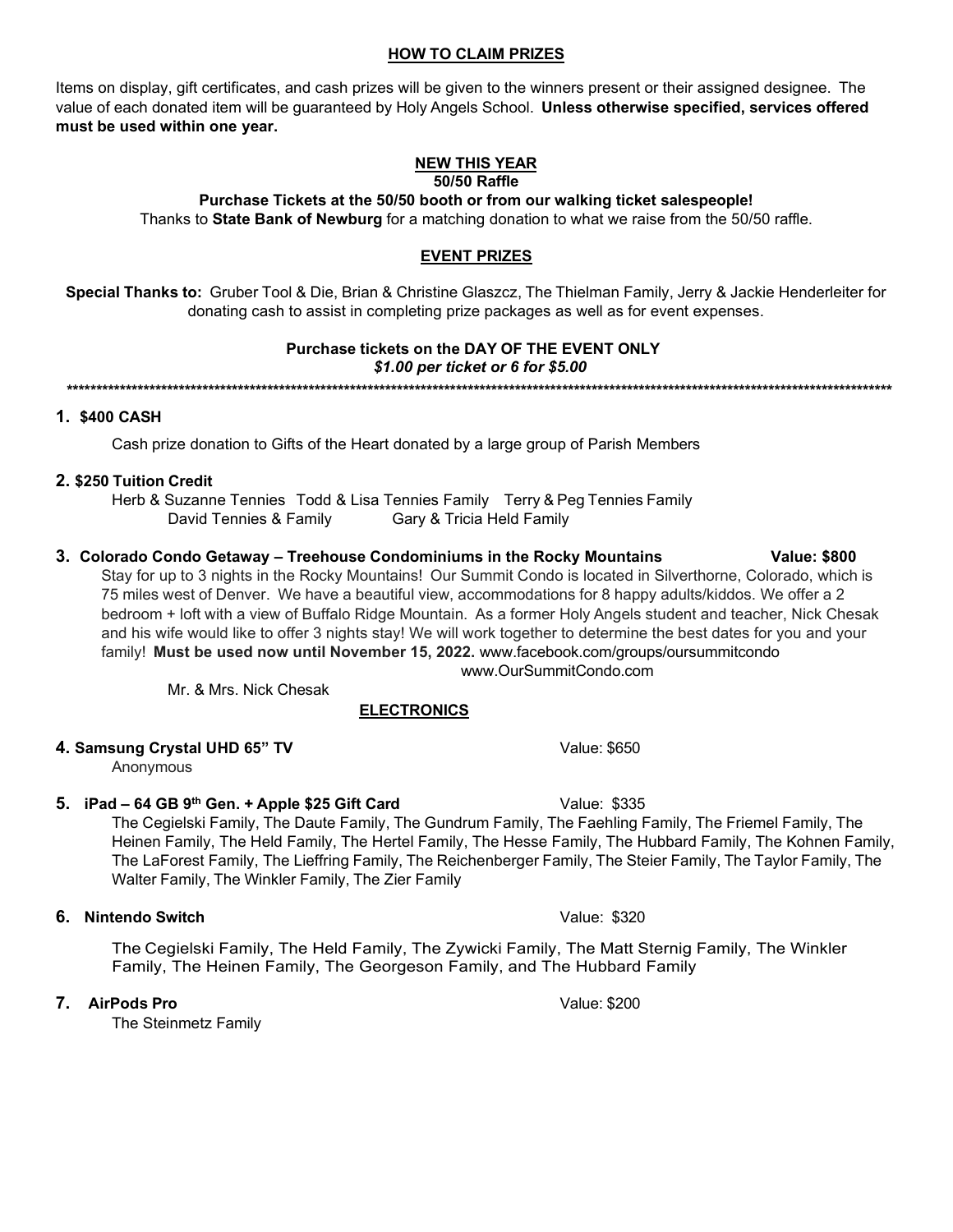| 8. Fitbit Ace 3 Activity Tracker (Kids)<br>The Liebetrau Family<br>John & Kayla Sternig Family                                                                           | Value: \$80                                                             |  |
|--------------------------------------------------------------------------------------------------------------------------------------------------------------------------|-------------------------------------------------------------------------|--|
| 9. Echo Dot<br>Luke & Jenny Sternig Family<br>The Hagel Family                                                                                                           | Value: \$50<br>The Matenaer Family                                      |  |
| 10. Amazon Fire Kid's Tablet (Blue)<br>Anonymous                                                                                                                         | Value: \$140                                                            |  |
| 11. Google Nest Thermostat<br>The Liebetrau Family                                                                                                                       | Value: \$130                                                            |  |
| 12. MX Keys Wireless Keyboard + MX Master 3- Logitech Wireless Mouse<br>Value: \$220<br>Maeve & Quinn Asmus<br>Maggie Roloff                                             |                                                                         |  |
| 13. Phone Accessories Basket + \$25 iTunes Gift Card<br>Wireless Speaker, phone holder, fan, portable charger, car charger, stand, wireless earbuds.<br>The Olson Family | Value: \$115                                                            |  |
| 14. JBL Bluetooth Speaker<br>Anonymous                                                                                                                                   | <b>Value: \$79</b>                                                      |  |
| 15. BB-8 Remote Control Droid<br>The Prust Family                                                                                                                        | <b>Value: \$99</b>                                                      |  |
| 16. Ultimate Ears Boom 3 Bluetooth Speaker<br>Maggie Roloff<br>Maeve & Quinn Asmus                                                                                       | Value: \$150                                                            |  |
| DINING, ENTERTAINMENT, & FAMILY FUN                                                                                                                                      |                                                                         |  |
| 17. Bibinger's \$50 Gift Card (2 Winners)<br>Bibinger's                                                                                                                  |                                                                         |  |
| 18. Friday Night In Basket                                                                                                                                               | Value: \$45                                                             |  |
| Board game, Laughing Mountain Popcorn & Candyman Gift Cards, Root Beer & Mugs<br>The Schraut Family<br>Tom & Karn Hopp                                                   |                                                                         |  |
| 19. One Annual Family Zoo Pass with Parking to the Milwaukee County Zoo Value: \$145                                                                                     |                                                                         |  |
| Tom & JoAnn Busse<br>Mike & Stacey Liebetrau                                                                                                                             | <b>Andy Gonring</b><br>Bob & Mary Kay Roloff<br>Roger & Linda Liebetrau |  |
| 20.<br>2 Reserved Concert Tickets in Section 2 for the 2022 Wash. Cty Fair (Concert of Your Choice)<br>Washington County Fair Park & Conference Center<br>Value: \$60    |                                                                         |  |
| 21. Eaton's Pizza Pack + \$40 Gift Card<br>Pizza Screen, Oven Mitt, Pizza Stone<br><b>Rita Kandel</b><br>Eaton's Pizza                                                   | <b>Value: \$95</b>                                                      |  |
| 22. 4 One Hour Passes to Rockin' Jump                                                                                                                                    | Value: \$60                                                             |  |
| Rockin' Jump Located in Brown Deer, WI                                                                                                                                   |                                                                         |  |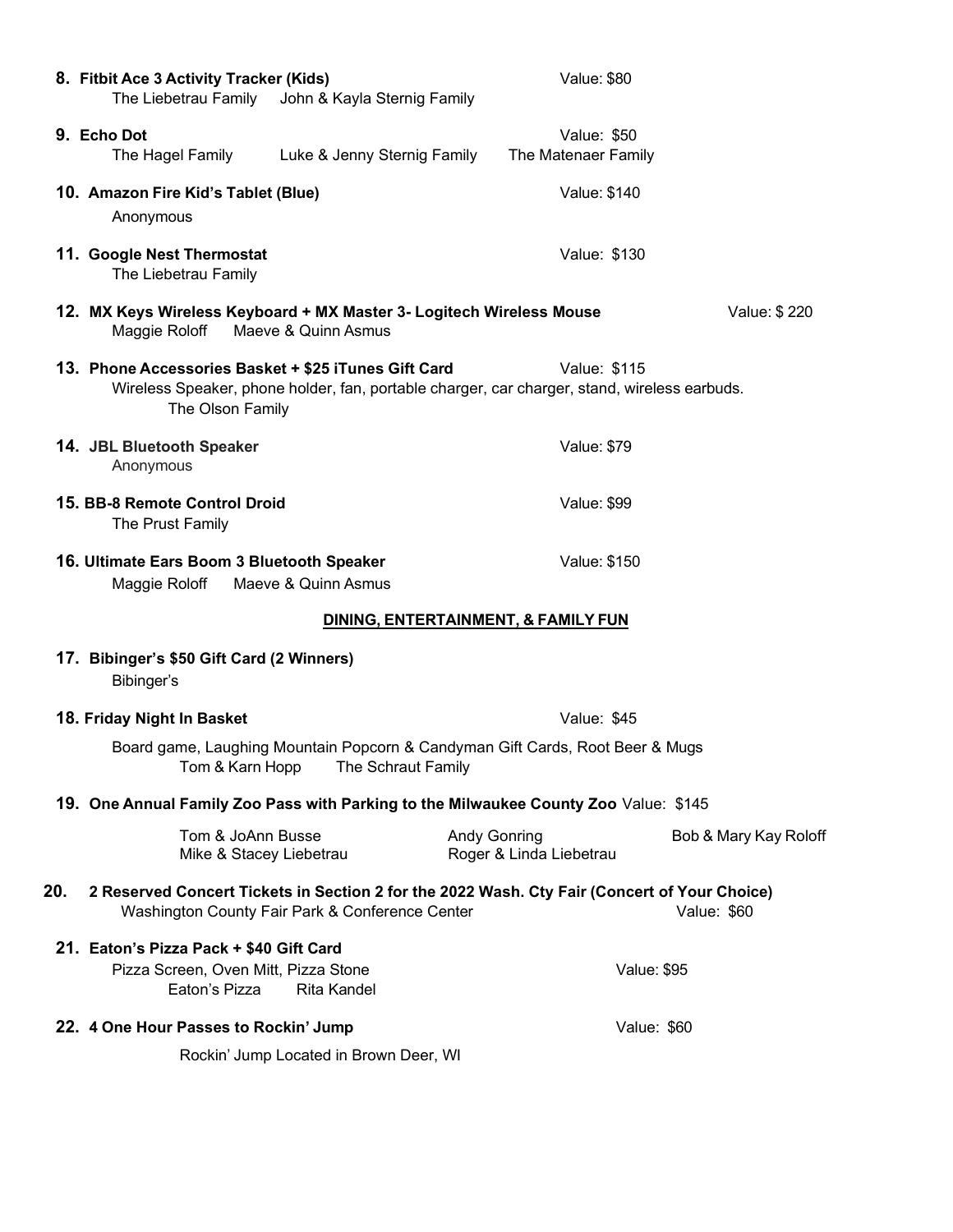| 23. \$100 Jeff's Spirits on Main Gift Card + 4 Pint Glasses and 4 Koozies<br>Jeff's Spirits on Main                                |                     |  |
|------------------------------------------------------------------------------------------------------------------------------------|---------------------|--|
| 24. \$100 Marcus Movies Gift Card<br>The Ruhland Family                                                                            |                     |  |
| 25. \$25 Applebees Gift Card + \$25 Buffalo Wild Wings Gift Card<br>Peg & Terry Tennies<br>Dan & Lisa Lieffring                    |                     |  |
| 26. \$25 Starbucks Gift Card + \$25 PF Chang's Gift Card<br>The Deppert Family PF Chang's                                          |                     |  |
| 27. King Pin Bowling Party<br>2 hours of bowling and shoe rental for up to 10 people<br>King Pin Bowl                              | Value: \$130        |  |
| 28. 4 Discovery World Passes<br><b>Discovery World</b>                                                                             | Value: \$80         |  |
| 29. Wisconsin State Fair Family of 4 Ticket Package<br><b>Wisconsin State Fair</b>                                                 | <b>Value: \$100</b> |  |
| 30. Little Switzerland (2) Lift Tickets + \$25 Mineshaft Game Token Certificates<br>Little Switzerland<br>The Mineshaft Restaurant | <b>Value: \$95</b>  |  |
| 31. Ozaukee Cty Fair - 4 tickets to truck/tractor pulls + Basket of Fair Items<br>Ozaukee County Fair Board<br><b>Value: \$80</b>  |                     |  |
| 32. (2) Day Pass w/Gear Certificates (2 participants) at Adventure Rock (2 Winners)<br><b>Adventure Rock</b>                       | <b>Value: \$96</b>  |  |
| 33. (4) \$35 Play Cards for Dave & Busters<br>Dave & Busters                                                                       | Value: \$140        |  |
| 34. \$50 Gift Certificate for Jeff's Spirits on Main (2 Winners)<br><b>Moore Financial Services</b>                                | <b>Value: \$50</b>  |  |
| 35. (4) Tubing Passes to Sunburst Ski Hill<br>Sunburst                                                                             | <b>Value: \$80</b>  |  |
| 36. (6) Free Skate Passes + Cousins Subs Party Pack<br>Ozaukee Skateland Cousins Subs                                              |                     |  |

# **37. \$75 The Norbert + \$75 Kwik Trip Gift Card**

The Cegielski Family, The Daute Family, The Gundrum Family, The Faehling Family, The Friemel Family, The Heinen Family, The Held Family, The Hertel Family, The Hesse Family, The Hubbard Family, The Kohnen Family, The LaForest Family, The Lieffring Family, The Reichenberger Family, The Steier Family, The Taylor Family, The Walter Family, The Winkler Family, The Zier Family

#### **SERVICES**

#### **38. Full Service Bath Basket** Value: \$65

Heart & Soul Pet Grooming

# **39. \$50 Gift Certificate towards Interior Design Services with Fresh Interiors**

Christie Rohlinger & Fresh Interiors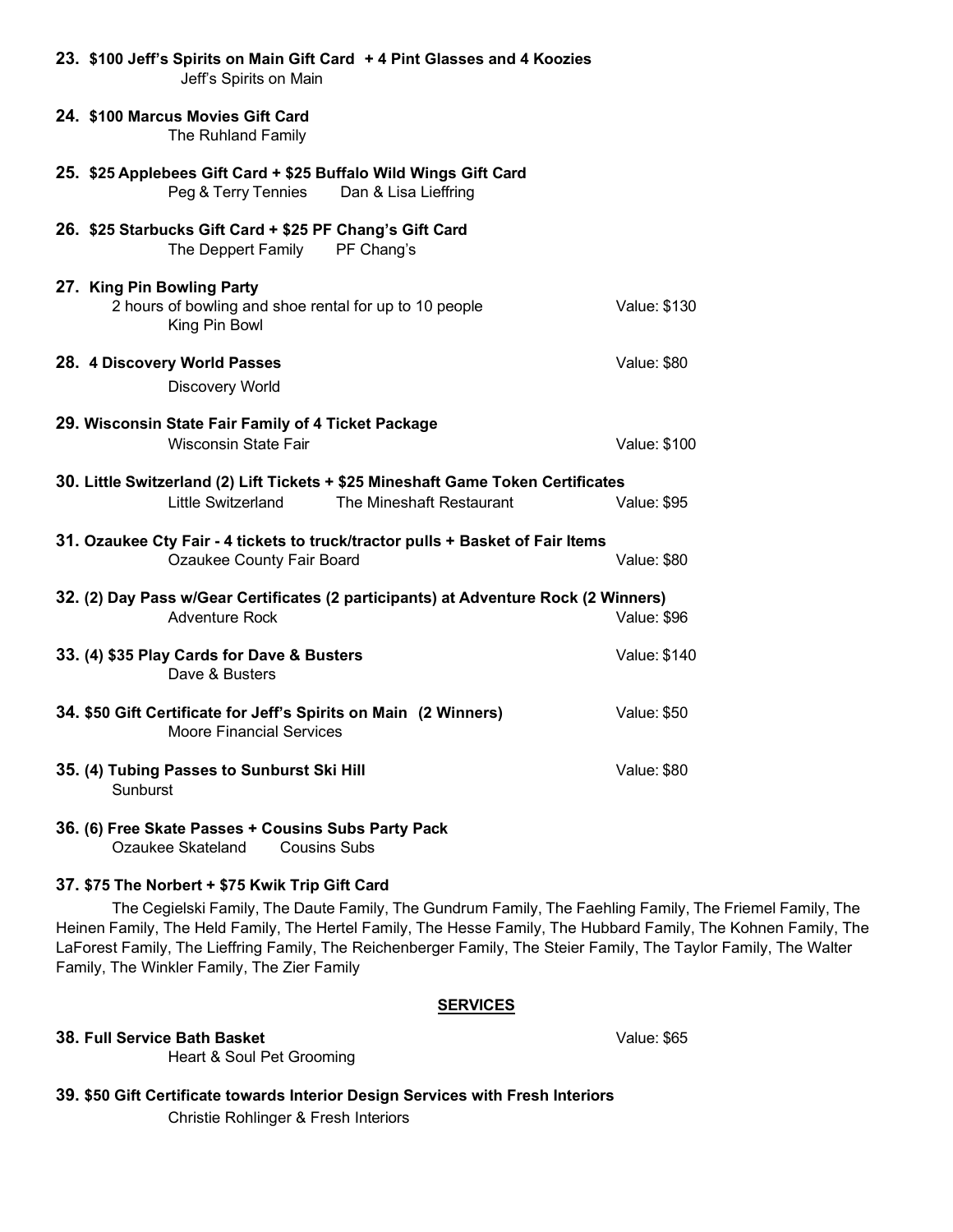| 40. Photography Session - Mini Session<br>McManigal Photography                                                                                                                    | Value: \$125       |
|------------------------------------------------------------------------------------------------------------------------------------------------------------------------------------|--------------------|
| 41. \$100 Estheva Spa Gift Certificate and Products<br>Megan Beaver                                                                                                                | Value: \$140       |
| 42. Anytime Fitness Basket + 3 month membership<br><b>Anytime Fitness</b>                                                                                                          |                    |
| 43. \$50 Blue Luna Yoga Gift Card<br><b>Blue Luna Yoga</b>                                                                                                                         |                    |
| 44. Be Polished Nails & Tanning Boutique Gift Basket & Gift Card<br>Basket includes mittens, scarf, hat, & Gel polish pedicure certificate<br>Be Polished Nails & Tanning Boutique | Value: \$95        |
| 45. \$50 Elegant Nails & Spa Gift Certificate OR \$50 Modern Nails & Spa Gift Certificate (2 Winners)<br>Elegant Nails & Spa<br>Modern Nails & Spa                                 |                    |
| 46. \$25 Full Service Car Wash Gift Certificates (2 Winners)<br><b>Full Service Car Wash</b>                                                                                       |                    |
| 47. \$75 Belle Danielle Gift Card & Facial Products<br>The Thielman Family                                                                                                         | Value: \$100       |
| 48. Stump Grinding Service (1 Stump)<br><b>TJ Stump Grinding</b>                                                                                                                   |                    |
| <b>JUST FOR KIDS</b>                                                                                                                                                               |                    |
| 49. Basketball & Mini Dodge Ball & Kettle Moraine YMCA 3 Mo. Family Membership<br>Kettle Moraine YMCA<br>Anonymous                                                                 | Value: \$220       |
| 50. Unicorn Gift Basket with Pillow<br>Jim & Nancy Jo Bateman                                                                                                                      | Value: \$120       |
| 51. Nerf Rival Gun<br>+ Zuru X Shot Foam Shooter<br>Anonymous                                                                                                                      | Value: \$85        |
| 52. Rubiks Race Game + DSG Tech Grip Basketball<br>Anonymous                                                                                                                       | <b>Value: \$60</b> |
| 53. Play Doh Ice Cream Set<br>The Nagel Family                                                                                                                                     | <b>Value: \$20</b> |
| 54. American Girl Doll (Julie) + American Girl Doll Outfits & Paperdoll Books<br>River Shores Chiropractic<br>Tess & Evelyn Laforest                                               | Value: \$135       |
| 55. Frozen Legos- Anna's Canoe Expedition + Frozen II Necklace Kit & Book<br>John & Kayla Sternig                                                                                  | Value: \$40        |
| 56. Paint! Palette and Canvas<br>The Winkler Family                                                                                                                                | Value: \$45        |
| 57. Summer Fun Bucket<br>The Winkler Family                                                                                                                                        | Value: \$65        |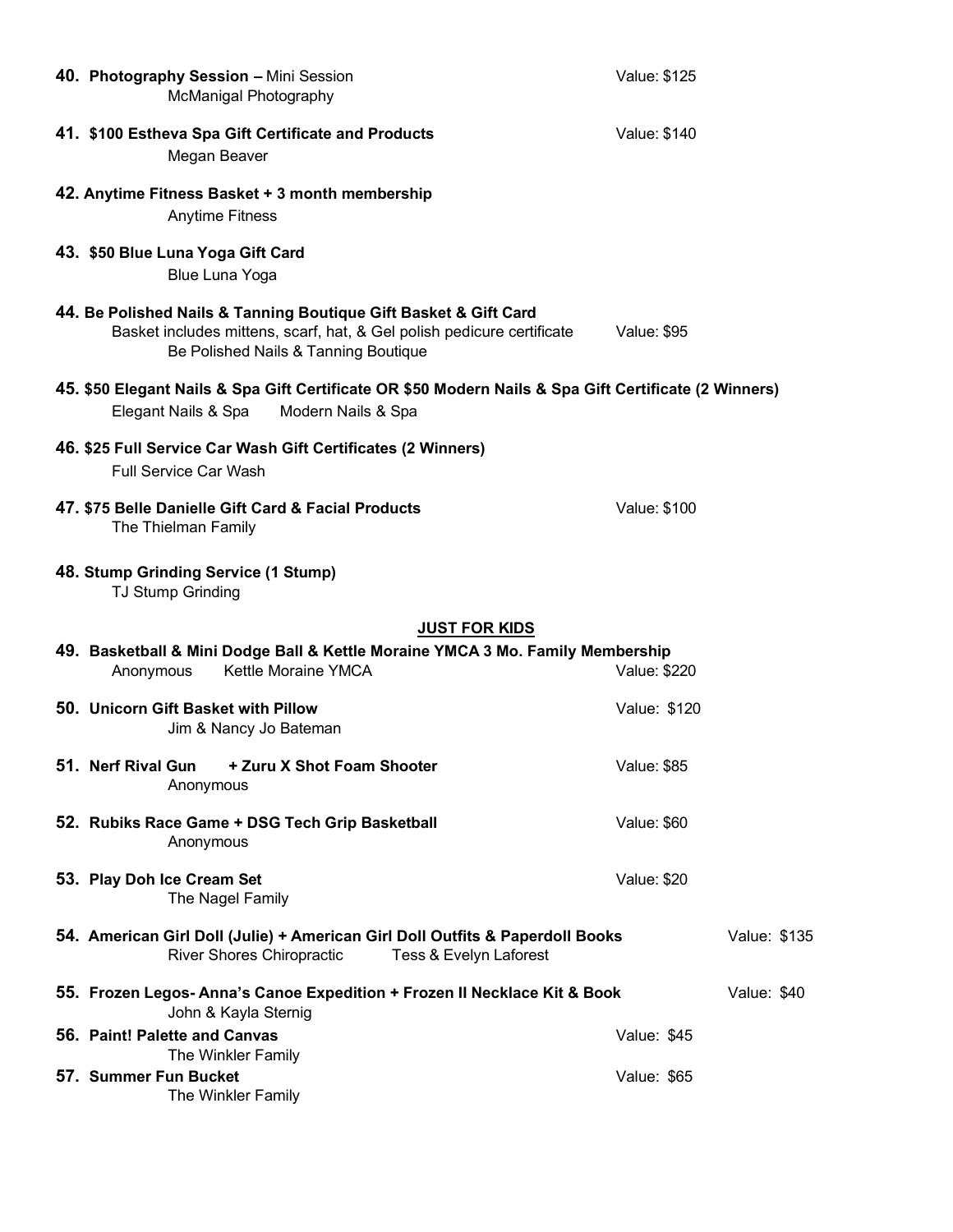|                                                                                                               | 58. Magical Unicorn Box<br>The Winkler Family                                                   |                      | Value: \$60         |              |
|---------------------------------------------------------------------------------------------------------------|-------------------------------------------------------------------------------------------------|----------------------|---------------------|--------------|
|                                                                                                               | 59. Lego Creator Set- Riverside Houseboat<br>The Wietor Family                                  |                      | Value: \$40         |              |
|                                                                                                               | 60. Lego Set- Harry Potter Knight Bus<br>The Guminski Family                                    |                      | <b>Value: \$40</b>  |              |
|                                                                                                               | 61. Legos- Hungarian Horntail Triwizard Chall.<br>The Guminski Family                           |                      | <b>Value: \$30</b>  |              |
|                                                                                                               | 62. Lego Builder- 900 piece set<br>The Altendorf Famly                                          |                      | Value: \$40         |              |
|                                                                                                               | 63. Razor Scooter (2 Winners)<br>The Shanders Family                                            | John & Kayla Sternig | <b>Value: \$40</b>  |              |
|                                                                                                               | 64. Basketball Themed Basket<br>Wayne & Barb Shipman                                            | The Barnett Family   | Value: \$125        |              |
|                                                                                                               | 65. Unicorn Basket<br>The Chesak Family                                                         |                      | <b>Value: \$50</b>  |              |
|                                                                                                               | 66. Oh, The Places Books Will Go! (Book & Character Basket)<br>Mrs. Bethann Ambrose             |                      | <b>Value: \$100</b> |              |
|                                                                                                               | 67. 2 Disney Junior Toy Guitars<br>Anonymous                                                    |                      | <b>Value: \$30</b>  |              |
|                                                                                                               | 68. American Girl Doll (Tenney Grant) + Knitting Set<br>The Mayer Family                        |                      | Value: \$120        |              |
|                                                                                                               | 69. Barbie Dream House<br>Dale & Judy Feucht                                                    |                      | Value: \$170        |              |
| <b>70. Baseball Themed Basket</b><br>Jackson Area Youth Baseball Association (JAYBA) and the Liebetrau Family |                                                                                                 |                      |                     |              |
| 71. Cake Decorating with Mrs. Walker (You + 3 friends!)<br>Mrs. Walker                                        |                                                                                                 |                      |                     |              |
|                                                                                                               | 72. Christmas Cookie Baking with Mrs. Walker (You + 3 friends!)<br>Mrs. Walker                  |                      |                     |              |
|                                                                                                               | 73. Custom American Girl Doll (Truly Me) w/ HA Outfit & Irish Dancer Outfit<br>The Mayer Family |                      |                     | Value: \$230 |
|                                                                                                               | 74. Lego Dots Pencil Holder + Picture Frame<br>The Winkler Family                               |                      | <b>Value: \$25</b>  |              |
|                                                                                                               | 75. Lego Classic Creative Suitcase (214 pieces)<br>Anonymous                                    |                      | <b>Value: \$20</b>  |              |
|                                                                                                               | 76. Lego Harry Potter Hogwarts Whomping Willow<br>Luke & Jenny Sternig                          |                      | <b>Value: \$75</b>  |              |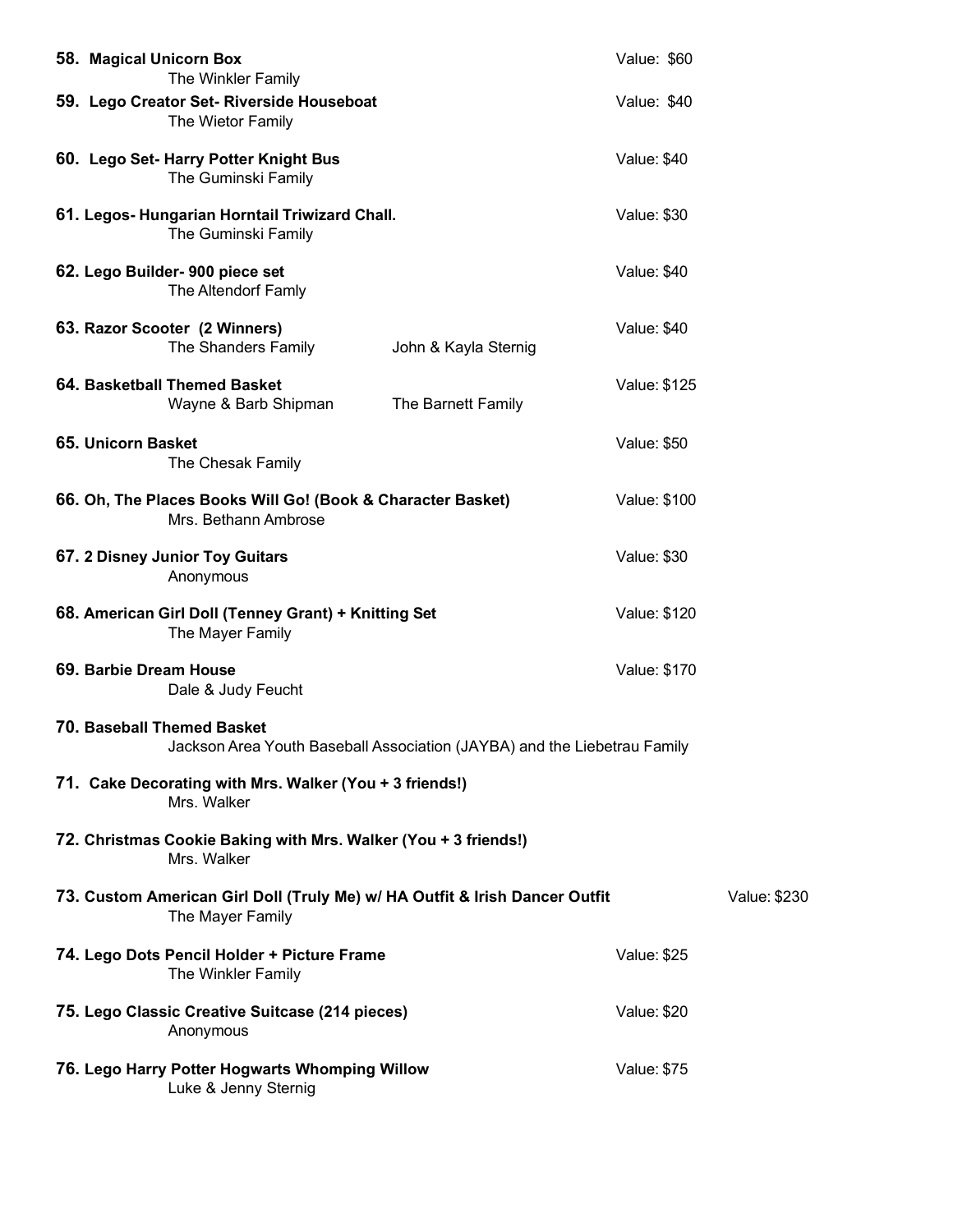| 77. Lego Speed Champion Aston Martin<br>Connor Liebetrau                                                                   | <b>Value: \$40</b> |
|----------------------------------------------------------------------------------------------------------------------------|--------------------|
| 78. Lego Set- Elves<br>The Zywicki Family                                                                                  | <b>Value: \$76</b> |
| 79. Lego Set- Nexo Knights<br>Dale Feucht Family                                                                           | <b>Value: \$50</b> |
| 80. Little House Book Series<br>The Winkler Family                                                                         | <b>Value: \$35</b> |
| 81. Lunch in the park with Mrs. Walker (You + 3 friends!)<br>Mrs. Walker                                                   |                    |
| 82. Melissa & Doug Animal Stamp Set<br>+ Etch a Sketch<br>Anonymous                                                        | <b>Value: \$40</b> |
| 83. RC Motorsport Custom Camaro<br>Anonymous                                                                               | <b>Value: \$50</b> |
| 84. Rainbow High Skylar Bradshaw Winterbreak Doll<br>Sydney Liebetrau                                                      | <b>Value: \$40</b> |
| 85. Rocking Horse<br>Justin Halloway                                                                                       | Value: \$125       |
| 86. Slime Basket<br>The Winkler Family                                                                                     | <b>Value: \$35</b> |
| 87. Smithsonian Crystal Growing Kit<br>Anonymous                                                                           | <b>Value: \$45</b> |
| 88. Squishmallow<br>The Beisbier Family                                                                                    | Value: \$35        |
| 89. Toy Bulldozer, Toy Car Carrier, and Small Basketball Wall Hoop<br>Anonymous                                            | Value: \$50        |
| SPORTS                                                                                                                     |                    |
| 90. (4) Wisconsin Badger Tickets with Seat Cushions<br>Badgers vs. Illinois State game on 9/3/22<br>The Wilichowski Family | Value: \$320       |
| 91. Two Terrace Level Milwaukee Brewer Box Seats with Parking<br>7/5/22 Game<br>Mike and Linda Sternig                     | <b>Value: \$75</b> |
| 92. (4) Madison Mallards Terrace Seat Vouchers + Hats<br><b>Madison Mallards</b>                                           | <b>Value: \$52</b> |
| 93. (4) Lakeshore Chinooks Tickets to a June home game<br><b>Lakeshore Chinooks</b>                                        | Value: \$40        |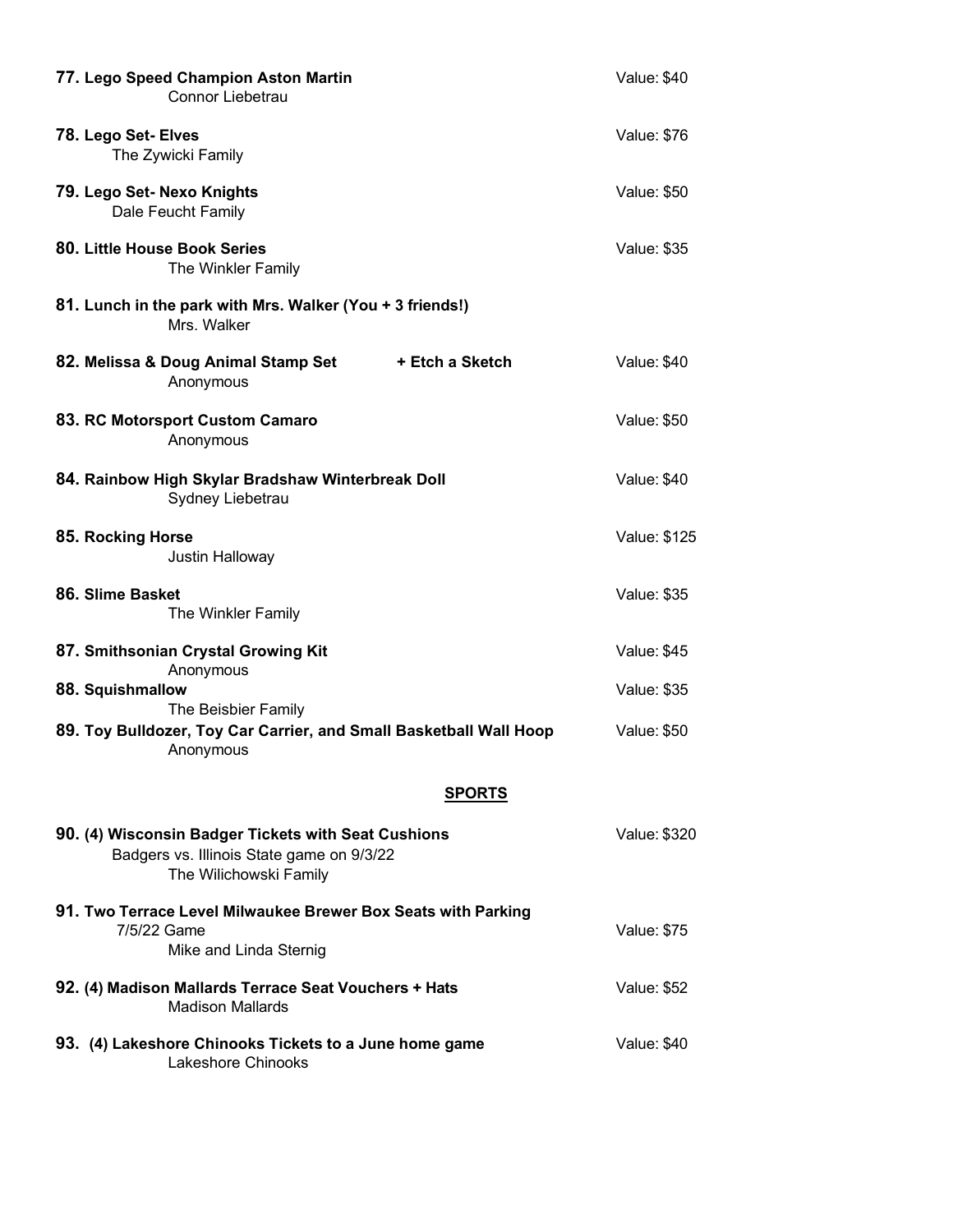|                         | 94. (6) Paradise Mini Golf Vouchers & \$25 Culvers Gift Card<br>Paradise Mini Golf | <b>Culver's West Bend</b>                                                                                              | Value: \$90         |
|-------------------------|------------------------------------------------------------------------------------|------------------------------------------------------------------------------------------------------------------------|---------------------|
|                         | Hon E Kor                                                                          | 95. Hon E Kor 18 holes of golf with a cart for 2 people & \$20 Riverside Brewery Gift Card<br><b>Riverside Brewery</b> | Value: \$120        |
|                         | 96. Milwaukee Admirals (4) Ticket Vouchers<br><b>Milwaukee Admirals</b>            |                                                                                                                        | <b>Value: \$100</b> |
|                         | 97. Aaron Rodgers Jersey- Men's XL (Official NFL)<br>The Waech Family              |                                                                                                                        | Value: \$125        |
|                         | 98. Milwaukee Wave (2) Preferred Level tickets<br>Milwaukee Wave                   | <b>ROC Foundation</b>                                                                                                  | <b>Value: \$57</b>  |
|                         | John & Debbie Butschlick                                                           | 99. (2) West Bend West Volleyball Camp Registration Vouchers                                                           |                     |
|                         | Scenic View Course 7/29/22<br>The HA Golf Outing Committee                         | 100. One Foursome Registration for Holy Angels Golf Outing                                                             | <b>Value: \$300</b> |
|                         |                                                                                    | <b>FOR THE LADIES</b>                                                                                                  |                     |
|                         | 101. Vera Bradley Carryall Pink Crossbody & Wristlet<br>Nancy Kennedy              |                                                                                                                        | Value: \$125        |
|                         | 102. Century Farmhouse Handcrafted Soaps Basket<br><b>Century Farmhouse</b>        |                                                                                                                        | <b>Value: \$75</b>  |
|                         | 103. Kipling Crossbody Purse<br>Nancy Kennedy                                      |                                                                                                                        | <b>Value: \$54</b>  |
|                         | 104. Experience L'Bri Gift Set<br>Jenny Nagel                                      |                                                                                                                        | Value: \$75         |
|                         | 105. Anuschka small handpainted purse<br>Nancy Kennedy                             |                                                                                                                        | Value: \$175        |
|                         | 106. DoodleBee Body Products<br>The Raudabaugh Family                              | Signature Face Cream, Lotion Bar, Hand Nourishment, Foot Balm, and Twin Mint Lip Balm                                  | Value: \$80         |
|                         | 107. Color Street Mani/Pedi Basket<br>Stacey & Sydney Liebetrau                    |                                                                                                                        | Value: \$45         |
| 108. Tory Burch Handbag | Camel Leather and Shearling Tote<br>Krysti & Kyla Wick                             |                                                                                                                        | Value: \$348        |
|                         | 109. Goldwell Hair Product Basket<br>The Fechter Family                            |                                                                                                                        | Value: \$150        |
|                         | 110. Vera Bradley Miller Bag + Vera Bradley Throw<br>The Altendorf Family          | Anonymous (Throw)                                                                                                      | Value: \$188        |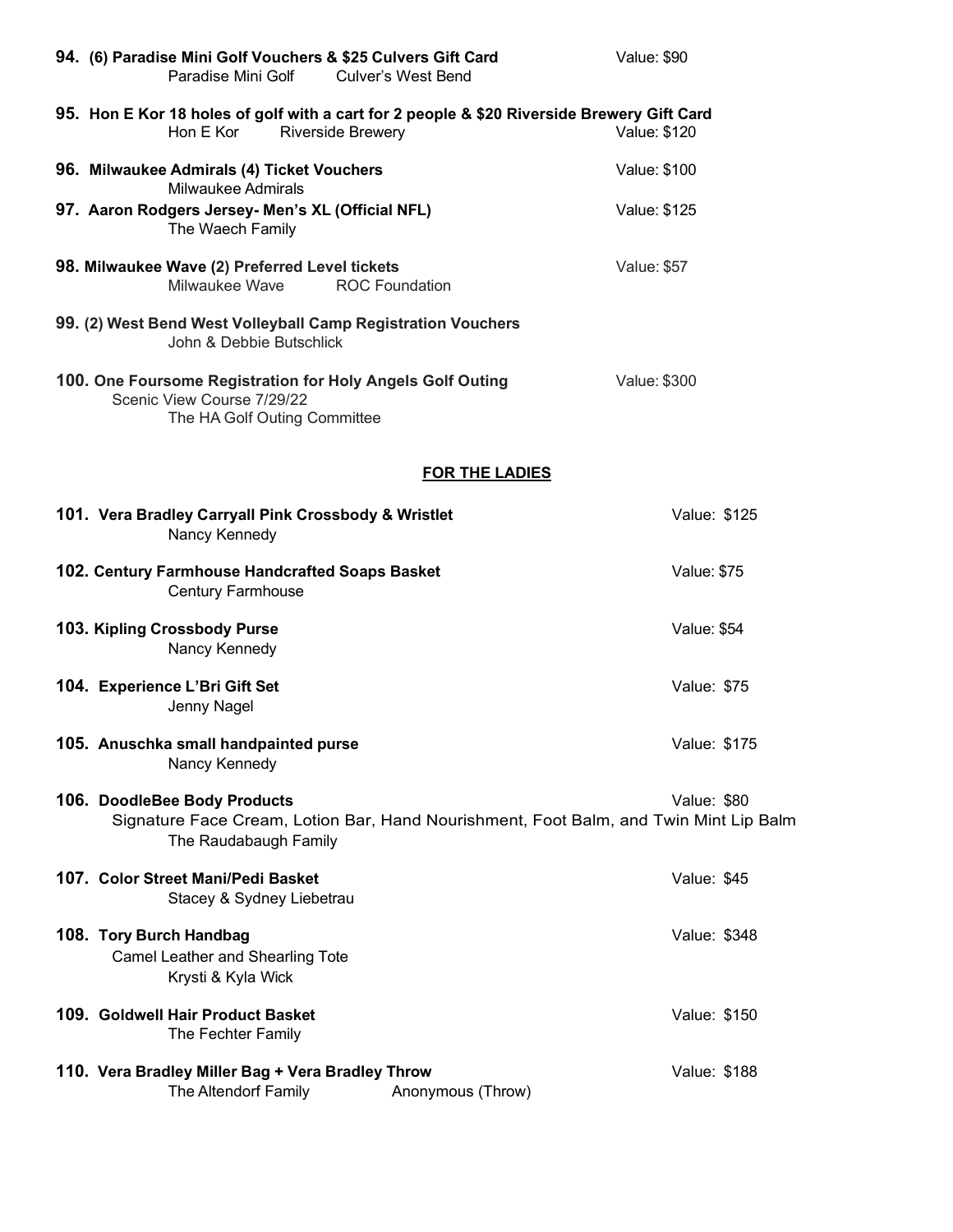| 111. Bath & Body Works Gift Set & \$25 Gift Card<br><b>Becca Smith</b>                                                                                                          | Value: \$50         |
|---------------------------------------------------------------------------------------------------------------------------------------------------------------------------------|---------------------|
| 112. Mary Kay Pampering Basket<br>Mad About Masking Kit w/ Mask Applicator, headband, Mint Bliss Energizing Lotion, Fuzzy socks<br>Heidi Sternig                                | Value: \$50         |
| 113. Sterling Silver Pendant Necklace<br>Sterling Silver & Abalone "Tree of Life" pendant on a 17.5" strand of fine turquoise beads with 2" extender<br>The Pagoda Fine Jewelry | Value: \$210        |
| 114. Original Hardware Pendant<br>Custom made teardrop Aqua Calcedony silver pendant necklace from Original Hardware<br>Koehn & Koehn Jewelers                                  | Value: \$369        |
| 115. Salon Luxe Haircut + Davines Authentic Product Basket<br>Salon Luxe<br>The Reinheimer Family                                                                               | <b>Value: \$181</b> |
| <b>SHOPPING SPREE</b>                                                                                                                                                           |                     |
| 116. \$100 Kwik Trip Gift Card<br>The Ruhland Family<br>The Swantz Family                                                                                                       |                     |
| 117. \$100 Pick N Save Gift Card<br>Peg & Terry Tennies                                                                                                                         |                     |
| 118. \$25 Sendik's Gift Card<br>Jenny & Randy Tennies                                                                                                                           |                     |
| 119. \$25 Meijer Gift Card & Vera Bradley Small Zip Wallet<br>The Harrington Family<br>Veronica & Miles Beisbier                                                                | <b>Value: \$55</b>  |
| <b>HOUSEHOLD/MISCELLANEOUS</b>                                                                                                                                                  |                     |
| 120. For the Birds Package<br>Handcrafted Bird House by Ron Tabat & \$25 Ace Hardware Gift Card<br>Ron Tabat<br>Minuteman Press<br><b>Herb &amp; Sue Tennies</b>                | Value: \$125        |
| 121. Graphic Medium Posture Back Office Chair<br>JL Business Interiors, Inc.                                                                                                    | Value: \$667        |
| 122. Norwex Cleaning Cloths, Pot Scrubber, Enviro, Dusting Mitt & Polishing Cloth<br>Melissa Wilichowski<br>Jon Spaar & Erica Stoltz                                            | Value: \$160        |
| 123. "This is Us" Quote Wall Hanging + Psalms 61:2 Wall Decor Sign<br>A Conversation Piece<br><b>Back Pocket Creations</b>                                                      | Value: \$100        |
| 124. Coleman Soft Cooler w/ Insect Repellent & Other Outdoor Summer Supplies<br>Wisconsin Pharmacal Company, LLC<br><b>Molly Fies</b>                                           | Value: \$100        |
| 125. Queen/King Handmade Quilt<br><b>Bonnie Zahnow</b>                                                                                                                          | Value: \$1700       |
| 126. Antique Handcrafted Coat Hanger<br>Rustic hand crafted coat hanger made of barn board and antique hand drills<br>Ron & Jan Guse                                            | Value: \$150        |
| 127. 2022 Christmas Concert Reserved Seats (4 Winners)<br>Holy Angels Music Department                                                                                          |                     |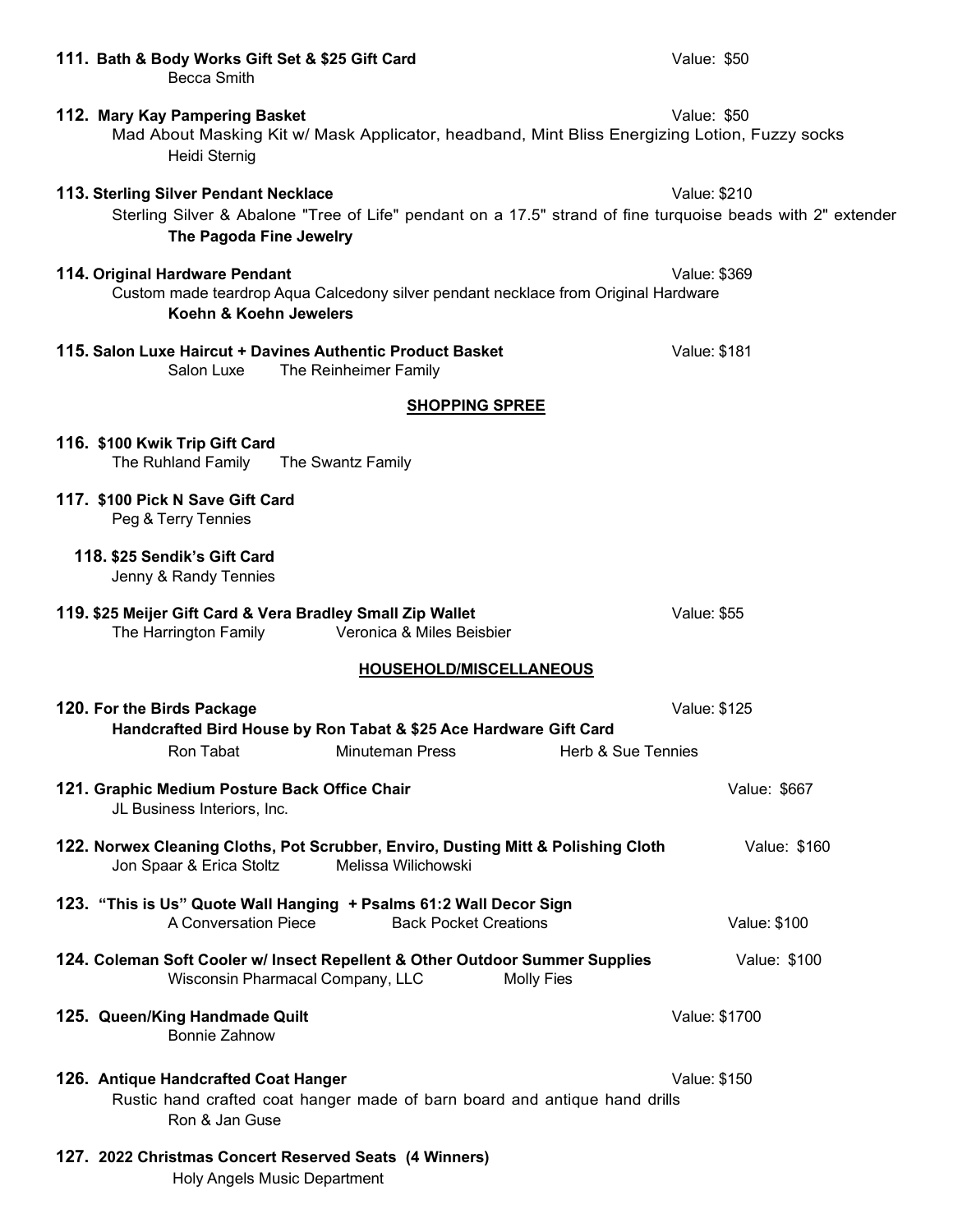| 128. Afghan- Granny Square                                                                                                                                                                             |                     |  |
|--------------------------------------------------------------------------------------------------------------------------------------------------------------------------------------------------------|---------------------|--|
| Large granny square afghan is made with love in every stitch. Bright colors in a black background<br>create an heirloom to be passed down to future generations. It is completely machine washable and |                     |  |
| dryable.                                                                                                                                                                                               |                     |  |
| Mrs. Marge Gengler                                                                                                                                                                                     | Value: \$200        |  |
| 129. Kids Hat/Mitten Sets (6 Winners)                                                                                                                                                                  |                     |  |
| Mrs. Marge Gengler                                                                                                                                                                                     |                     |  |
|                                                                                                                                                                                                        |                     |  |
| 130. African Flower Crocheted Ball                                                                                                                                                                     |                     |  |
| Mrs. Marge Gengler                                                                                                                                                                                     |                     |  |
| 131. Handmade Lap Quilt                                                                                                                                                                                | Value: \$200        |  |
| Denise Weise                                                                                                                                                                                           |                     |  |
| 132. Milwaukee Fuel Impact Driver & \$25 Home Depot Gift Card<br>The Reinheimer Family<br>The Deppert Family                                                                                           | Value: \$325        |  |
|                                                                                                                                                                                                        |                     |  |
| 133. Walnut Room Rental<br>Holy Angels Parish                                                                                                                                                          | <b>Value: \$100</b> |  |
|                                                                                                                                                                                                        |                     |  |
| 134. Home Décor and Care Basket                                                                                                                                                                        | <b>Value: \$100</b> |  |
| <b>Birchwood Wells</b>                                                                                                                                                                                 |                     |  |
| 135. (2) Gel Microfiber Queen Pillows<br>Miller's Furniture                                                                                                                                            | <b>Value: \$104</b> |  |
| 136. (2) YETI Mugs + (2) Handwoven Trivets from Recycled T-Shirts<br>The Samuel Family<br>Anonymous                                                                                                    | <b>Value: \$75</b>  |  |
| 137. Crane & Arrow Home Decor Basket + \$50 Gift Card<br>Crane & Arrow                                                                                                                                 | Value: \$275        |  |
| 138. Homemade Floral Tulip Grapevine Wreath<br>Carrie Taylor & Carrie's Creations                                                                                                                      | Value: \$40         |  |
| 139. Homemade Gift Basket w/ 2 bottles of wine, Godiva Chocolates, Jams, & Piggly Wiggly Gift Card<br>Karen Pufahl                                                                                     |                     |  |
| 140. Honey Bee Basket                                                                                                                                                                                  |                     |  |
| <b>Holy Angels Mission Circle</b>                                                                                                                                                                      |                     |  |
|                                                                                                                                                                                                        | Value: \$200        |  |
| 141. Insta Pot +5 pc. mit and towel set<br>Kathi & Glenn Bell                                                                                                                                          |                     |  |
|                                                                                                                                                                                                        |                     |  |
| 142. Urban Farm Girl Basket + Set of 24 Handmade Greeting Cards<br>Urban Farm Girl<br>Mrs. Corinne Callen                                                                                              | <b>Value: \$75</b>  |  |
| 143. Candyman Gift Basket<br>Candyman on Main                                                                                                                                                          | <b>Value: \$50</b>  |  |
|                                                                                                                                                                                                        |                     |  |
| 144. Healing Elements Day Spa Gift Card<br>Jon Spaar & Erica Stoltz                                                                                                                                    | Value: \$50         |  |
|                                                                                                                                                                                                        |                     |  |
| 145.TJ Maxx/Marshalls/HomeGoods Gift Card<br>Jo Sadownikow Family                                                                                                                                      | <b>Value: \$100</b> |  |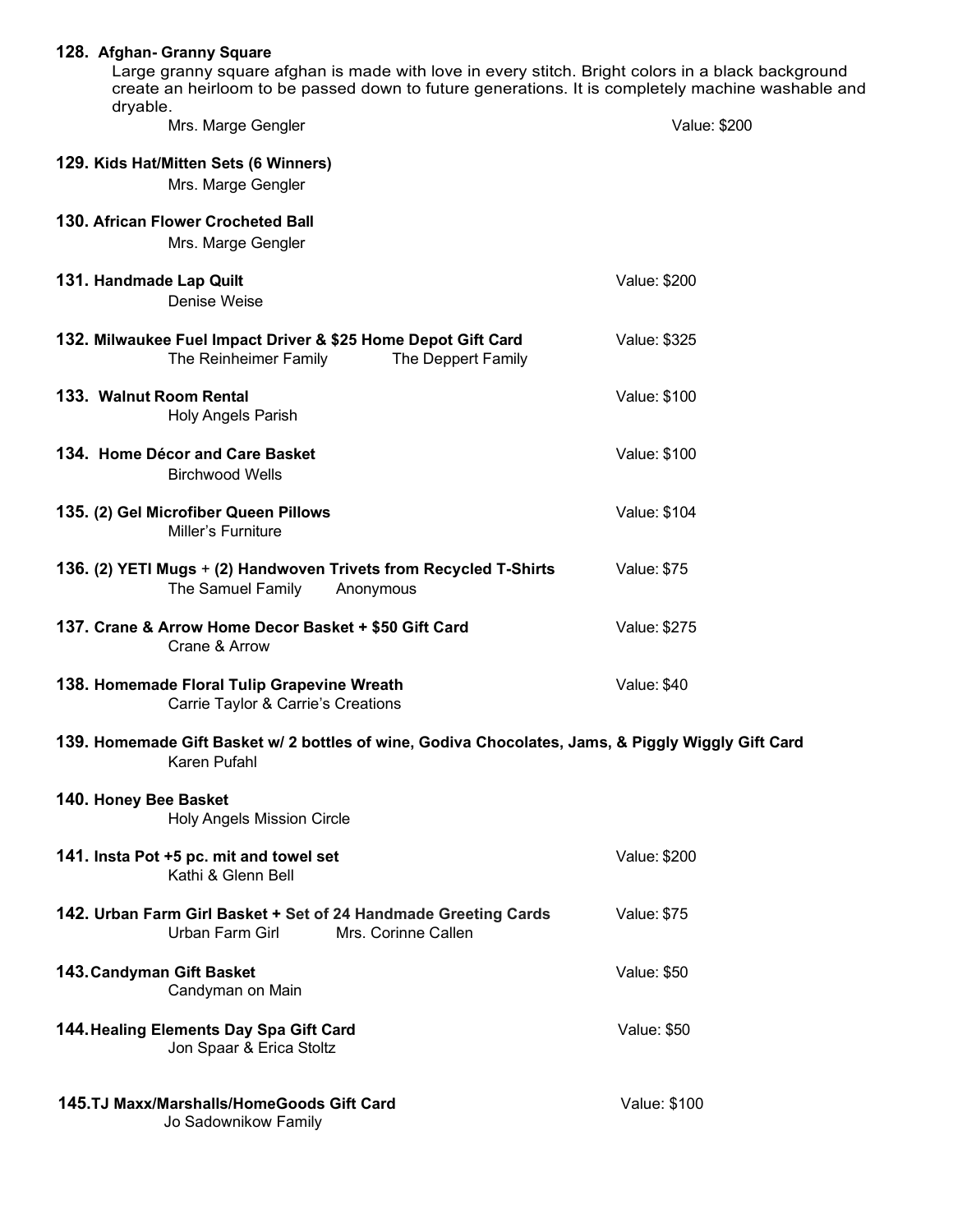## **SILENT AUCTION ITEMS**

**● Signed Giannis Antetokounmpo Framed Photo**

16 x 20 Framed Autographed Photo with Certificate of Authenticity Matt Sternig

- **Green Bay Packers 2021 Season Autographed Football** Green Bay Packers
- **1/4 steer (approx. 200 lbs), processed, pickup at Kewaskum Frozen Foods** (\$800 Value) Roden Echo Valley
- **Quickie Autographed Donald Driver Children's Book** (2 Winners- Top 2 Bids) Donald Driver
- **6 Person Winter Sleigh Ride** (\$300 Value) Roden Barnyard Adventures
- **Halloween/Fall Painted Screen Décor** Ron & Jan Guse
- **Fire Truck Ride to School** Newburg Fire Department
- **Sand Volleyball Court Time + Nacho Bar** Kyotes Bar & Grill
- **Tractor Ride to School** Roden Echo Valley/ Farmer Rick
- **Painted Winter Screen Decor** Ron & Jan Guse
- **● 4 Tickets to a November or December Green Bay Packers Game** Anonymous
- **● Vintage HA Basketball Uniform** Holy Angels Athletic Department
	- **● Vintage HA Cheerleading Uniform** Holy Angels Athletic Department
- **● Dessert of the Month from HA Staff**

Mrs.Faehling, Mr. Breunig, Mrs. Shanders, Ms. Singer, Mr. Engelbrecht, Mrs.Rose, Mrs. Anhalt, Mrs. Walker, Mrs. Gunnare, Mrs. Scheit, Mrs.Gibbon, Mrs. Rychtik

#### **● Tailgate Package**

Igloo MaxCold Cooler, White, 165 Qt., 2 Coleman Portable Camp Chairs with built-in Drinks Cooler, 2 24 oz Stainless Steel Tumblers, 6 ft white folding table, \$25 West Bend Chamber Check

Chuck & Leslie Beistle, Matt & Cari Ciricaks, Adam & Michelle Demmer, Chris & Carrie Guse, Tim & Tracie Fechter, Bill & Jenny Matenaer , Mark & Dawn Steinmetz